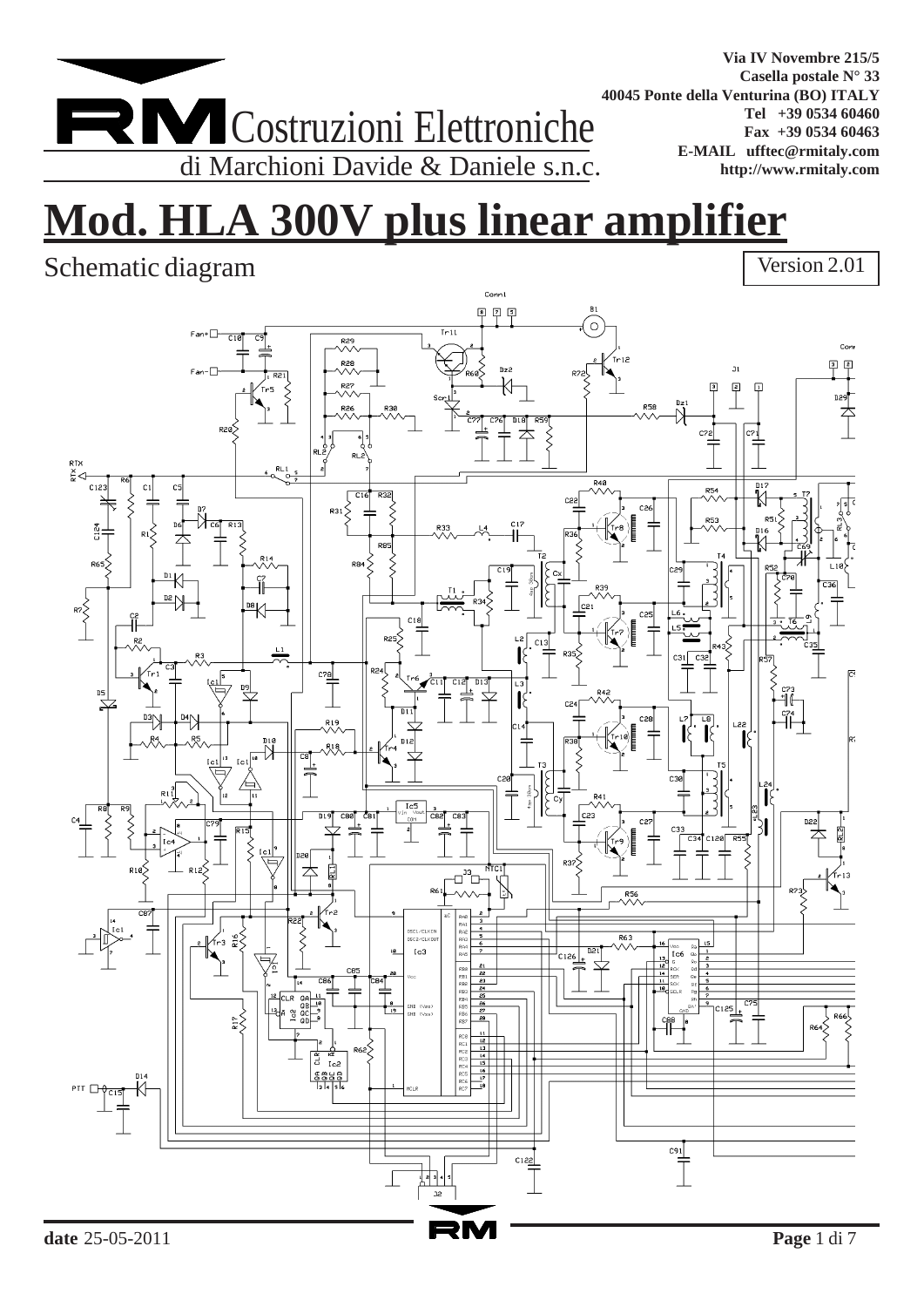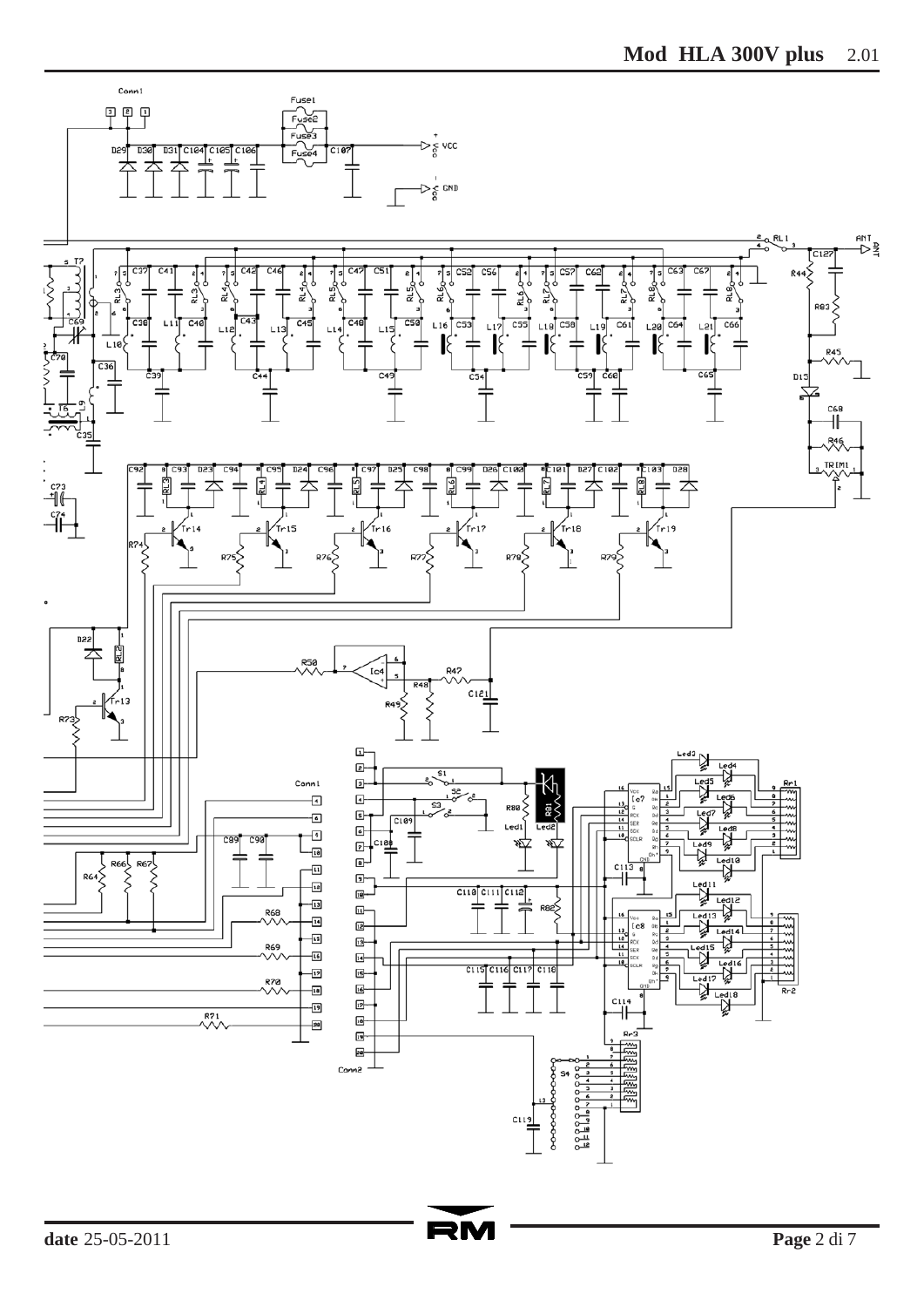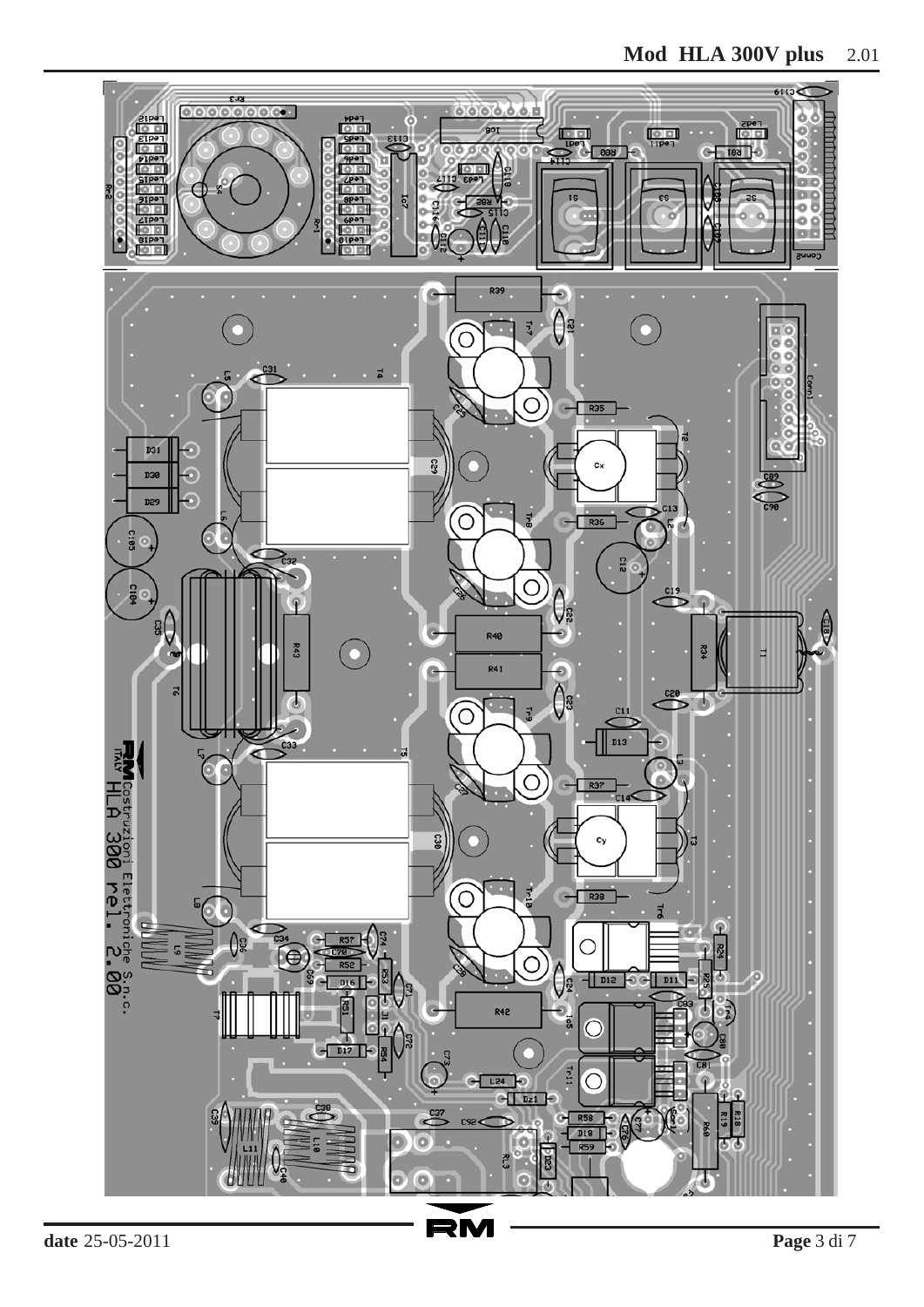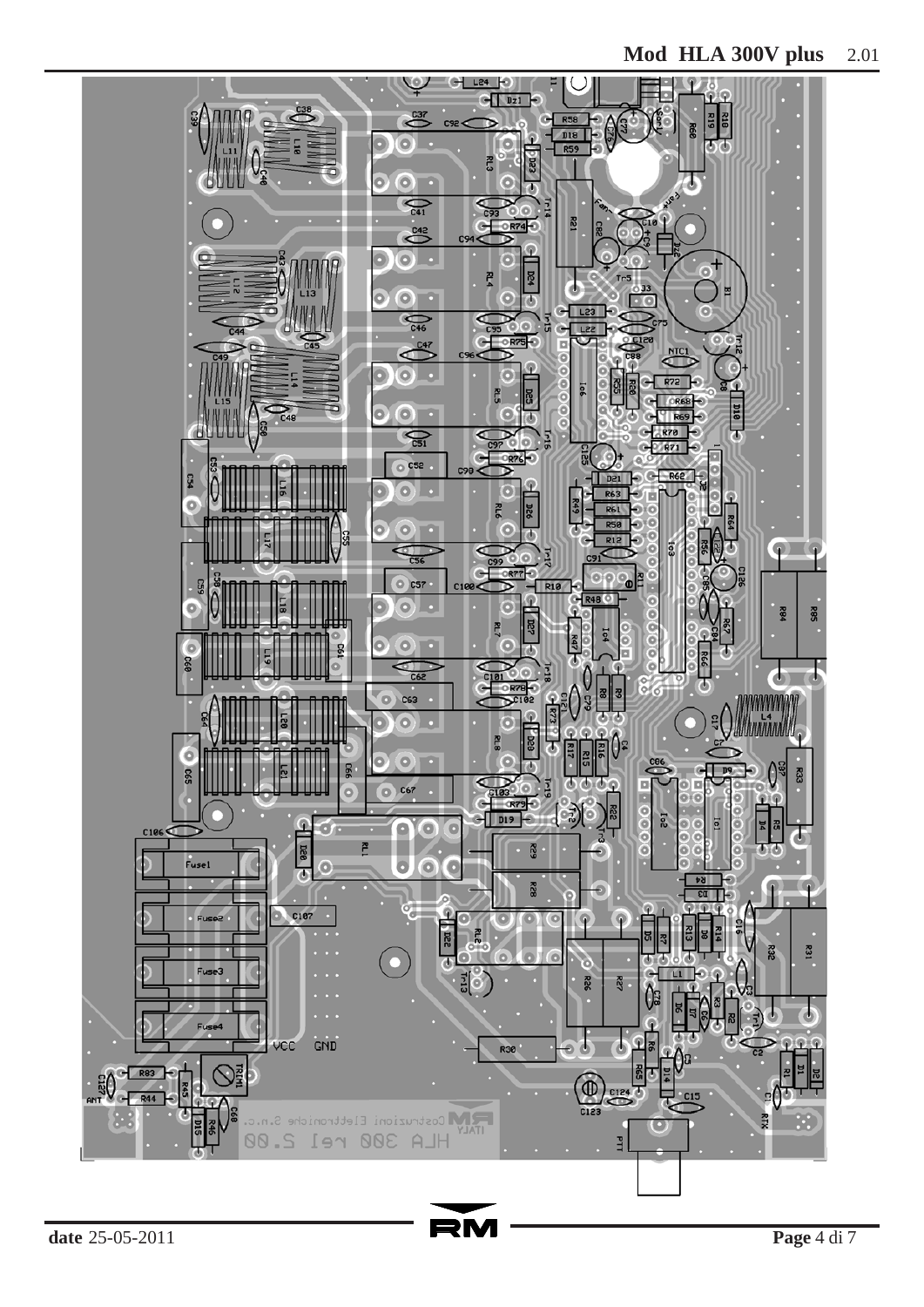| List of components                             |                |                  | $C_{60}$ = 390 pF                                   | 500 V        | Silvered mica        |
|------------------------------------------------|----------------|------------------|-----------------------------------------------------|--------------|----------------------|
| C <sub>1</sub><br>$= 10 \text{ pF}$            | 50 V           | N <sub>P</sub> O | C 61 = 330 pF                                       | 500 V        | <b>Silvered</b> mica |
| C <sub>2</sub><br>$= 100$ nF                   | 50 V           |                  | $C_{62}$ = 270 pF                                   | 500 V        | N750                 |
| $C_3$<br>$=10$ nF                              | 50 V           |                  | $C_{63}$ = 560 pF                                   | 500 V        | <b>Silvered</b> mica |
| C <sub>4</sub><br>$= 1.0 \,\mu F$              | 50 V           | Multilayer       | C 64 = 270 pF                                       | 500 V        | N750                 |
| C <sub>5</sub><br>$= 4.7 \text{ pF}$           | 50 V           | N <sub>P</sub> O | $C_{65} = 1600 \text{ pF}$                          | 500 V        | Silvered mica        |
| C <sub>6</sub><br>$= 100$ nF                   | 50 V           |                  | $C_{66}$ = 620 pF                                   | 500 V        | Silvered mica        |
| C <sub>7</sub><br>$=10$ nF                     | 50 V           |                  | $C_{67}$ = 560 pF                                   | 500 V        | Silvered mica        |
| C <sub>8</sub><br>$= 2.2 \,\mu F$              | 25 V           |                  | $C_{68}$ = 10 nF                                    | 50 V         |                      |
| $C_9$<br>$= 22 \mu F$                          | 25 V           |                  | $C_{69}$ = HCU06C100 3-10 pF (White)                |              |                      |
| $C_{10} = 100 \text{ nF}$                      | 50 V           |                  | $C_{70}$ = 470 pF                                   | 50 V         | N750                 |
| $C_{11} = 100 \text{ nF}$                      | 50 V           |                  | $C_{71} = 100$ nF                                   | 50 V         |                      |
| C $_{12}$ = 470 $\mu$ F                        | 25 V           |                  | $C_{72} = 100$ nF                                   | 50 V         |                      |
| $C_{13} = 100 \text{ nF}$                      | 50 V           |                  | C $73 = 22 \,\mu\text{F}$                           | 25 V         |                      |
| $C_{14} = 100 \text{ nF}$                      | 50 V           |                  | $C_{74} = 100 \text{ nF}$                           | 50 V         |                      |
| $C_{15} = 100$ nF                              | 50 V           |                  | $C_{75} = 100$ nF                                   | 50 V         |                      |
| $C_{16}$ = 330 pF                              | 500 V          | Silvered mica    | $C$ 76 = 100 nF                                     | 50 V         |                      |
| $C_{17} = 10$ nF                               | 50 V           |                  | C $77 = 47 \mu F$                                   | 25 V         |                      |
| $C_{18}$ = not present                         |                |                  | $C_{78}$ = 220 nF                                   | 50 V         | Multilayer           |
| $C_{19} = 100 pF$                              | 50 V           | N <sub>P</sub> O | $C_{79}$ = 220 nF                                   | 50 V         | Multilayer           |
| $C_{20} = 100 pF$                              | 50 V           | N <sub>P</sub> O | $C_{80} = 10 \,\mu F$                               | 25 V         |                      |
| $C_{21} = 47$ nF                               | 50 V           |                  | $C_{81} = 100$ nF                                   | 50 V<br>25 V |                      |
| $C_{22} = 47$ nF                               | 50 V           |                  | C $_{82}$ = 22 $\mu$ F<br>$C_{83} = 100 \text{ nF}$ | 50 V         |                      |
| $C_{23} = 47$ nF                               | 50 V           |                  | $C_{84} = 100 \text{ nF}$                           | 50 V         |                      |
| $C_{24} = 47$ nF                               | 50 V<br>500 V  | N750             | $C_{85}$ = 220 nF                                   | 50 V         | Multilayer           |
| $C_{25} = 180 \text{ pF}$<br>$C_{26}$ = 180 pF | 500 V          | N750             | $C_{86}$ = 220 nF                                   | 50 V         | Multilayer           |
| $C_{27} = 180 pF$                              | 500 V          | N750             | $C_{87}$ = 220 nF                                   | 50 V         | Multilayer           |
| $C_{28} = 180 pF$                              | 500 V          | N750             | $= 220$ nF<br>$C_{88}$                              | 50 V         | Multilayer           |
| $C_{29}$ = 560 + 390 pF                        | 500 V          | Silveredmica     | $= 220$ nF<br>$C_{89}$                              | 50 V         | Multilayer           |
| $C_{30}$ = 560 + 390 pF                        | 500 V          | Silveredmica     | $=100$ nF<br>$C_{90}$                               | 50 V         |                      |
| $C_{31} = 100 \text{ nF}$                      | 50 V           |                  | $=100$ nF<br>$C_{91}$                               | 50 V         |                      |
| $C_{32} = 100 \text{ nF}$                      | 50 V           |                  | $C_{92} = 100 \text{ nF}$                           | 50 V         |                      |
| $C_{33} = 100 \text{ nF}$                      | 50 V           |                  | $=100$ nF<br>$C_{93}$                               | 50 V         |                      |
| $C_{34} = 100$ nF                              | 50 V           |                  | $C_{94} = 100 \text{ nF}$                           | 50 V         |                      |
| $\text{C}_{35}$ = 120 pF                       | 500 V          | N <sub>P</sub> O | $C_{95} = 100 \text{ nF}$                           | 50 V         |                      |
| $C_{36}$ = 56 pF                               | 500 V          | N <sub>P</sub> O | $C_{96} = 100 \text{ nF}$                           | 50 V         |                      |
| $C_{37} = 47 pF$                               | 500 V          | N <sub>P</sub> O | $C_{97} = 100 \text{ nF}$                           | 50 V         |                      |
| $C_{38} = 12 pF$                               | 500 V          | N <sub>P</sub> O | $C_{98} = 100 \text{ nF}$                           | 50 V         |                      |
| $C_{39} = 150 pF$                              | 500 V          | N <sub>P</sub> O | $C_{99} = 100 \text{ nF}$                           | 50 V         |                      |
| $C_{40}$ = 39 pF                               | 500 V          | N <sub>P</sub> O | $C_{100} = 100 \text{ nF}$                          | 50 V         |                      |
| $C_{41}$ = 39 pF                               | 500 V          | N <sub>P</sub> O | $C_{101} = 100 \text{ nF}$                          | 50 V         |                      |
| $C_{42} = 82 pF$                               | 500 V          | N <sub>P</sub> O | $C_{102} = 100$ nF                                  | 50 V         |                      |
| $C_{43} = 18 pF$                               | 500 V          | N <sub>P</sub> O | $C_{103} = 100$ nF                                  | 50 V         |                      |
| $C_{44}$ = 220 pF                              | 500 V          | N750             | C $_{104} = 470 \,\mu F$                            | 25 V         |                      |
| $C_{45}$ = 39 pF                               | 500 V          | N <sub>P</sub> O | C $_{105} = 470 \,\mu F$                            | 25 V         |                      |
| $C_{46} = 68 \text{ pF}$                       | 500 V          | N <sub>P</sub> O | $C_{106} = 100$ nF                                  | 50 V         |                      |
| $C_{47} = 100 pF$                              | 500 V          | N <sub>P</sub> O | $C_{107} = 470$ nF                                  | 100V         | Polyester            |
| $C_{48}$ = 56 pF                               | 500 V          | N <sub>P</sub> O | $C_{108} = 100$ nF                                  | 50 V         |                      |
| $C_{49}$ = 220 pF                              | 500 V          | N750             | $C_{109} = 100$ nF                                  | 50 V         |                      |
| $C_{50} = 180 \text{ pF}$                      | 500 V          | N750             | $C_{110} = 10 \text{ nF}$                           | 50 V         |                      |
| $C_{51} = 22 pF$                               | 500 V          | N <sub>P</sub> O | $C_{111} = 100$ nF                                  | 50 V         |                      |
| $C_{52}$ = 390 pF                              | 500 V          | Silvered mica    | C $_{112} = 22 \mu F$                               | 25 V         |                      |
| $C_{53}$ = 56 pF                               | 500 V          | N <sub>P</sub> O | C $_{113} = 220$ nF<br>C $_{114} = 220$ nF          | 50 V<br>50 V | Multilayer           |
| $C_{54} = 620 \text{ pF}$                      | 500 V          | Silvered mica    | C $_{115} = 1,0$ nF                                 | 50 V         | Multilayer           |
| $C_{55}$ = 180 pF                              | 500 V          | N750<br>N750     | $C_{116}$ = not present                             |              |                      |
| $C_{56} = 180 \text{ pF}$                      | 500 V<br>500 V | Silvered mica    | C $_{117} = 1,0 \text{ nF}$                         | 50 V         |                      |
| $C_{57}$ = 390 pF<br>$C_{58}$ = 68 pF          | 500 V          | N <sub>P</sub> O | C $_{118} = 470$ pF                                 | 50 V         | N750                 |
| $C_{59} = 560 pF$                              | 500 V          | Silvered mica    | C $_{119} = 100$ nF                                 | 50 V         |                      |
|                                                |                |                  |                                                     |              |                      |

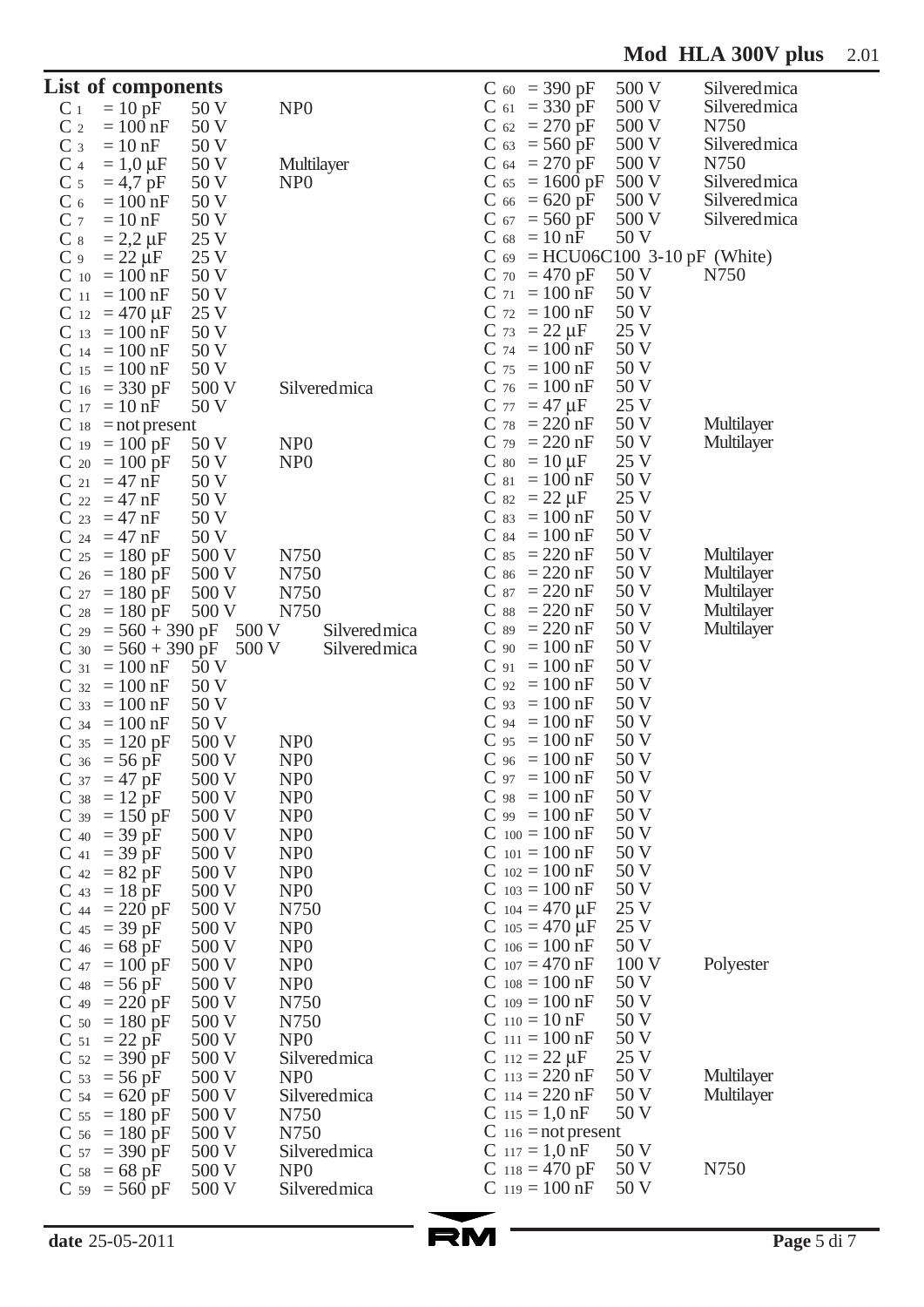$C$  120 = 100 nF 50 V  $C_{121} = 100$  nF 50 V  $C$  122 = 100 nF 50 V  $C_{123} = HCU06C100 1-5 pF (Blue)$ C  $_{124} = 1,0 \text{ pF}$  50 V C  $_{125} = 22 \mu F$  25 V<br>C  $_{126} = 22 \mu F$  25 V C  $_{126} = 22 \mu F$  25 V<br>C  $_{127} = 1.0 \text{ pF}$  50 V C  $_{127} = 1,0$  pF  $Cx = 470^{12}pF = 50 V$  $Cy = 470 pF = 50V$  $R_1 = 22 K_{\Omega}$   $\frac{1}{4}W$  $R_2 = 47 K_{\Omega}$   $\frac{1}{4}W$  $R_3 = 1.0 K\Omega$   $\frac{1}{4}W$  $R_4 = 100 K_{\Omega}$  <sup>1</sup>/<sub>4</sub>W  $R 5 = 100 K\Omega$  ¼W  $R_6 = 22 K\Omega$   $\frac{1}{4}W$  $R \tau = 4.7 K\Omega$   $\frac{1}{4}W$  $R_8 = 4.7 K_{\Omega}$  <sup>1</sup>/<sub>4</sub>W  $R$  9 = 10 KΩ  $\frac{1}{4}W$ R 10 = 10 KΩ  $\frac{1}{4}W$  $R_{11} = 10 K\Omega$  multi-turn trimmer  $R_{12} = 1.0 K\Omega$   $\frac{1}{4}W$ R  $13 = 10$  KΩ  $\frac{1}{4}W$  $R_{14} = 1.0 M_{\Omega}$  1/4W R 15 = 4,7 KΩ  $\frac{1}{4}W$ R  $_{16}$  = 4,7 KΩ  $^{1/4}W$ R 17 = 4,7 KΩ  $\frac{1}{4}W$ R 18 = 10 KΩ  $\frac{1}{4}W$  $R$  19 = 10 KΩ  $\frac{1}{4}W$ R 20 = 1,0 KΩ  $\frac{1}{4}W$ R 21 = 33 Ω 5W R 22 = 10 KΩ  $\frac{1}{4}W$ R 24 = 820Ω  $\frac{1}{4}W$ R 25 = 1,0  $\Omega$   $\frac{1}{2}W$ R  $26 = 33$  Ω 5W  $R$  27 = 33 Ω 5W R 28 = 470 Ω 5W R 29 = 470 Ω 5W R 30 = 330 Ω 2W  $R$  31 = 33 Ω 5W R 32 = 33 Ω 5W R 33 =  $100 \Omega$  2W R 34 = 100 Ω 2W  $R_{35} = 10 \Omega$   $\frac{1}{2}W$ R 36 = 10 Ω  $\frac{1}{2}W$ R 37 = 10 Ω  $\frac{1}{2}W$ R 38 =  $10 \Omega$   $\frac{1}{2}W$ R 39 = 68 Ω 5W R 40 = 68 Ω 5W  $R$  41 = 68 Ω 5W  $R$  42 = 68 Ω 5W R 43 = 100 Ω 2W<br>R 44 = 100 KΩ 44W  $R$  44 = 100 KΩ  $R_{45} = 12 K\Omega$   $\frac{1}{4}W$  $R$  46 = 47 KΩ <sup>1</sup>/4W<br>R 47 = 4.7 KΩ <sup>1</sup>/4W  $R_{47} = 4.7 K\Omega$   $1/4W$ <br> $R_{48} = 10 K\Omega$   $1/4W$  $R$  48 = 10 KΩ  $R_{49} = 10 K_{\Omega}$  <sup>1</sup>/<sub>4</sub>W<br> $R_{50} = 1.0 K_{\Omega}$  <sup>1</sup>/<sub>4</sub>W R 50 = 1,0 KΩ <sup>1</sup>/4W<br>R 51 = 47 Ω <sup>1</sup>/4W  $R$  51 = 47 Ω

| $= 1.0$ Ko<br>R 52                            | $\frac{1}{4}W$                             |  |
|-----------------------------------------------|--------------------------------------------|--|
| $= 22$ Ko<br>R 53                             | $\frac{1}{4}W$                             |  |
| $= 22$ Ko<br><b>R</b> 54                      | $\frac{1}{4}W$                             |  |
| $= 2.2$ Ko<br><b>R</b> 55                     | $\frac{1}{4}W$                             |  |
| $= 2.2$ Ko<br>R 56                            | $\frac{1}{4}W$                             |  |
| $=22$ Ko<br><b>R</b> 57                       | $\frac{1}{4}W$                             |  |
| $=470$ $\Omega$<br>R 58                       | $\frac{1}{4}W$                             |  |
| $=10~\mathrm{K}\Omega$<br>R 59                | $\frac{1}{4}W$                             |  |
| $=$ 330 $\Omega$<br>R 60                      | 2W                                         |  |
| $= 4.7$ Ko<br>R 61                            | $\frac{1}{4}W$                             |  |
| $= 4.7$ Ko<br><b>R</b> 62                     | $\frac{1}{4}W$                             |  |
| $= 4.7$ Ko<br>R 63                            | $\frac{1}{4}W$                             |  |
| $= 4.7$ Ko<br>R 64                            | $\frac{1}{4}W$                             |  |
| $= 2.2$ Ko<br><b>R</b> 65                     | $\frac{1}{4}W$                             |  |
| $= 4.7$ Ko<br><b>R</b> 66                     | 1/4W                                       |  |
| $= 4.7$ Ko<br>R 67                            | $\frac{1}{4}W$                             |  |
| $= 47 \Omega$<br>R 68                         | $\frac{1}{4}W$                             |  |
| $= 47 \Omega$<br>R 69                         | $\frac{1}{4}W$                             |  |
| $= 47 \Omega$<br>R 70                         | $\frac{1}{4}W$                             |  |
| $=47$ $\Omega$<br>R 71                        | $\frac{1}{4}W$                             |  |
| $= 4.7$ Ko<br>R 72                            | $\frac{1}{4}W$                             |  |
| $= 4.7$ Ko<br><b>R</b> 73                     | $\frac{1}{4}W$                             |  |
| $= 4.7$ Ko<br><b>R</b> 74                     | 1/4W                                       |  |
| $= 4.7$ Ko<br>R 75                            | 1/4W                                       |  |
| $= 4.7$ Ko<br><b>R</b> 76                     | 1/4W                                       |  |
| $= 4.7$ Ko<br><b>R</b> 77                     | 1/4W                                       |  |
| $= 4.7$ Ko<br>R 78                            | 1/4W                                       |  |
| $= 4.7$ Ko<br>R 79                            | 1/4W                                       |  |
| $= 1.0$ Ko<br>R 80                            | 1/4W                                       |  |
| $= 220 \Omega$<br>R 81                        | $\frac{1}{4}W +$ Zener 5,1V $\frac{1}{2}W$ |  |
| $= 4.7$ Ko<br>R 82                            | $\frac{1}{4}W$                             |  |
| $= 6.8$ Ko<br>R 83                            | $\frac{1}{4}W$                             |  |
| $=$ 33 $\Omega$<br>R 84                       | 5W                                         |  |
| $=$ 33 $\Omega$<br><b>R</b> 85                | 5W                                         |  |
| $= 8 \times 270 \Omega^{1/2} W$<br>$Rr_1$     |                                            |  |
| $= 8 \times 270 \Omega^{1/8}$ W<br>Rr 2       |                                            |  |
| Rr 3 = $8 \times 470 \Omega^{1/8}$ W          |                                            |  |
| NTC $i = 4.7$ K $\Omega$                      |                                            |  |
| Trim $1 = 220$ Ko PT10LV                      |                                            |  |
|                                               | $B_1$ = Buzzer 12V ARIMB12A12              |  |
| $D_1$ to $D_4 = 1N4148$                       |                                            |  |
| $D_5 = 1N5711$                                |                                            |  |
| D <sub>6</sub> to D <sub>10</sub> = $1N4148$  |                                            |  |
| D <sub>11</sub> to D <sub>12</sub> = 1N4007   |                                            |  |
| $D_{13} = 1N5400$                             |                                            |  |
| $D_{14} = 1N4148$                             |                                            |  |
| D 15 to D 17 = $1N5711$                       |                                            |  |
| $D_{18} = 1N4148$                             |                                            |  |
| D 19 to D 20 = $1N4007$                       |                                            |  |
| $D_{21}$ = not present                        |                                            |  |
| D 22 to D 28 = $1N4007$                       |                                            |  |
| D 29 to D 31 = $1N5400$                       |                                            |  |
| $Dz_1 = Zener 5,1 V$                          | $\frac{1}{2}W$                             |  |
| $Dz_2$ = Not present                          |                                            |  |
| Led $1 = green$                               |                                            |  |
| Led 2 to Led $3 = red$                        |                                            |  |
| Led 4 to Led 10 = green                       |                                            |  |
| Led $11 =$ yellow                             |                                            |  |
| Led 12 to Led 17 = green<br>Led $18 =$ yellow |                                            |  |
|                                               |                                            |  |